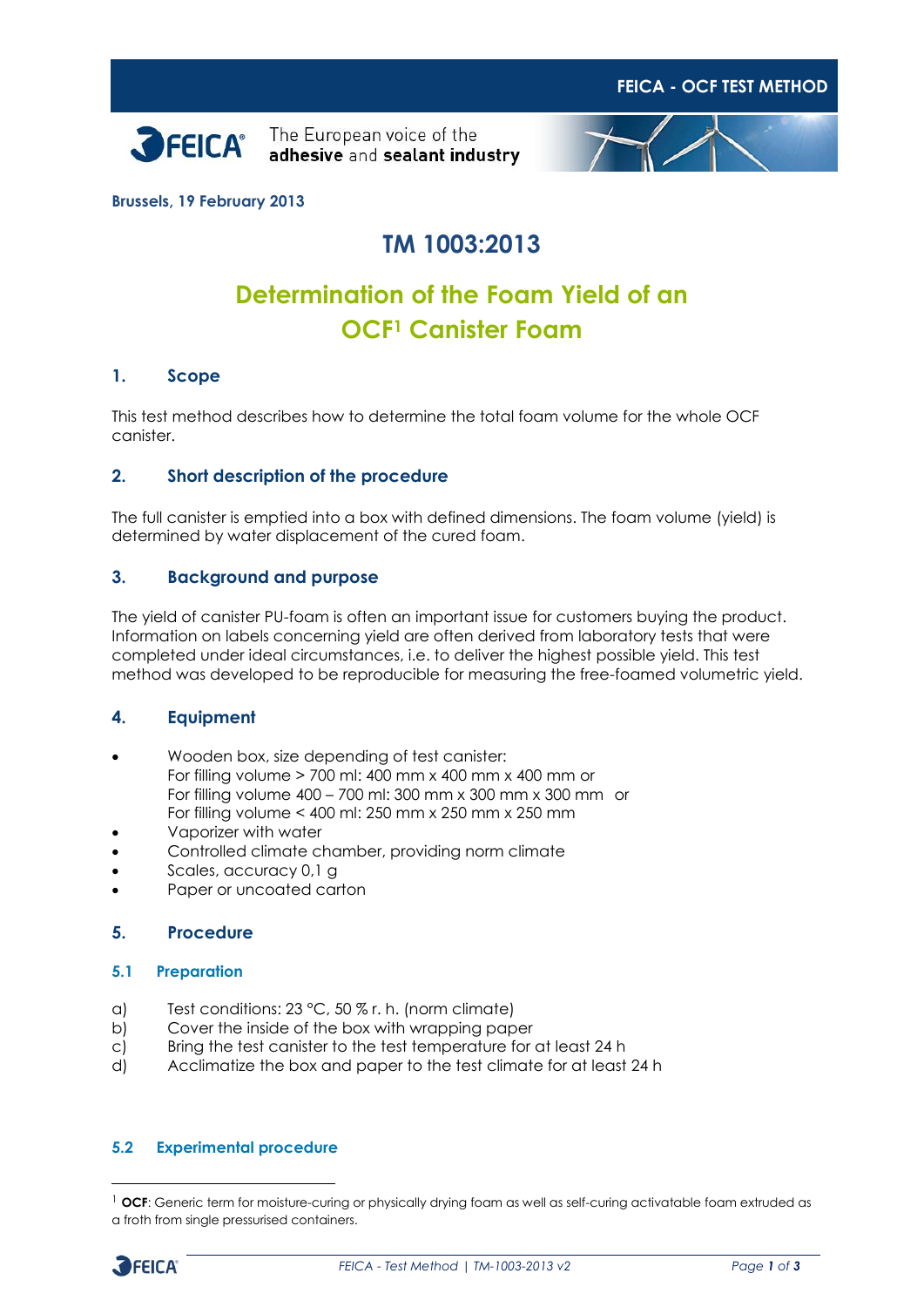- a) Moisten the inside covering of the box with a suitable quantity of water. The recommended quantity for standard OCFs is  $10 g \pm 1 g$ . In case 1.5 c foams or foams based on another technology are tested; the quantity may vary and should be enough to cure the foam completely. See manufacturer's instructions.
- b) Shake the canister vigorously 20 times
- c) Foam a layer of 10 -12 strings for adapter foam with ca. 1cm space between the strings, and 12 – 14 strings for gun foam without space between the strings. Spray foam from a distance of circa 1 cm to the bottom of the box. Spraying time is 30 - 40 seconds per layer (for surface 400 mm x 400 mm, smaller boxes accordingly less - see also fig. 1). Spray with a maximum of one interruption to allow dispensing at the bottom of the box.
- d) Spray water immediately on to this layer (recommendation for standard OCFs:  $10 g \pm 1 g$  for box type 1,
	- 7 g ± 1 g for box type 2 and
	- $4 g \pm 1 g$  for the box type 3.
	- For other foam types see the remark in 5.2 a).
- e) Wait 3 minutes.
- f) Shake the canister again.
- g) Foam the next layer perpendicular on top of the previous layer in the same manner as step 5.2 c. Don't spray the next layer into the froth of the former layer.
- h) Repeat steps 5.2 c to 5.2 g until the can is empty.
- i) Allow the foam to cure in the box for 24 hours.
- j) Take the foam out of the box (see also fig. 2).
- k) Remove as much paper as possible from the foam.
- l) Cut the foam top down and crosswise in four equal pieces.
- m) Measure the total volume of the foam pieces using water displacement test method (see TM 1007).

## Figure 1: Test box and plant sprayer.



# Figure 2: Cured foam in test box.



#### **5.3 Evaluation**

n. a.

## **6. Revision**

| Version | Date       | Remarks                                 |
|---------|------------|-----------------------------------------|
|         | 19.02.2013 | Released by OCF TTF on 19 February 2013 |